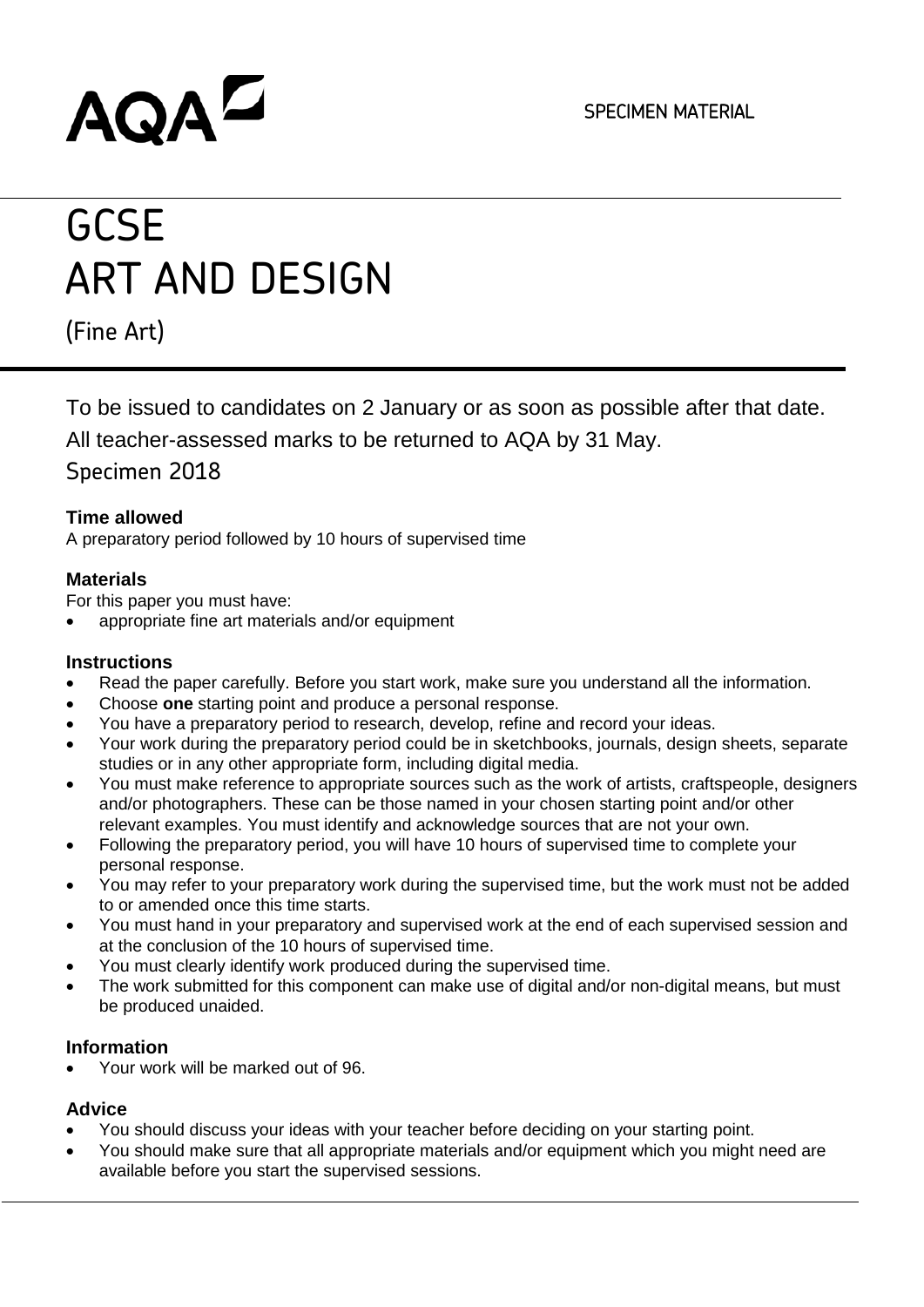Your work will be marked according to how well you have shown evidence of:

- Developing ideas through investigations, demonstrating critical understanding of sources.
- Refining work by exploring ideas, selecting and experimenting with appropriate media, materials, techniques and processes.
- Recording ideas, observations and insights relevant to your intentions as work progresses.
- Presenting a personal and meaningful response that realises intentions and demonstrates understanding of visual language.

Choose **one** of the following starting points and produce a personal response.

#### **1 Landscape**

The rural landscape has traditionally provided a rich subject for many British, Dutch and French artists. It continues to do so for contemporary artists such as John Virtue and photographer Jem Southam, whilst Charles Ginner, Edward Hopper and George Shaw have responded to the urban environment. Others such as Charles Sheeler, and the photographers Bernd and Hilla Becher and Raymond Moore, have found inspiration in industrial landscapes.

Investigate appropriate sources, and develop your own response to a rural, urban or industrial landscape in your locality.

#### **2 Trees**

Trees have often inspired artists. Diaz de la Peña responded, in his paintings, to the effects of light and weather on trees located in the Forest of Fontainebleau. More recently, David Hockney has created works that interpret the appearance of trees when viewed at different times during the year. Sculptors David Nash and Giuseppe Penone have responded to the way trees grow.

Investigate appropriate sources and create your own response to **Trees.**

#### **3 Identity**

Artists have often explored their identity or that of other people through portraits. Goya and Holbein sometimes used the clothes people wore and objects with which they were surrounded as clues to their identities. Frida Kahlo and Rembrandt painted self-portraits showing dramatic changes in the way these artists saw themselves. Yasumasa Morimura has recreated famous paintings in the form of photographs placing himself as a central character within each image.

Investigate appropriate sources and produce your own response to **Identity**.